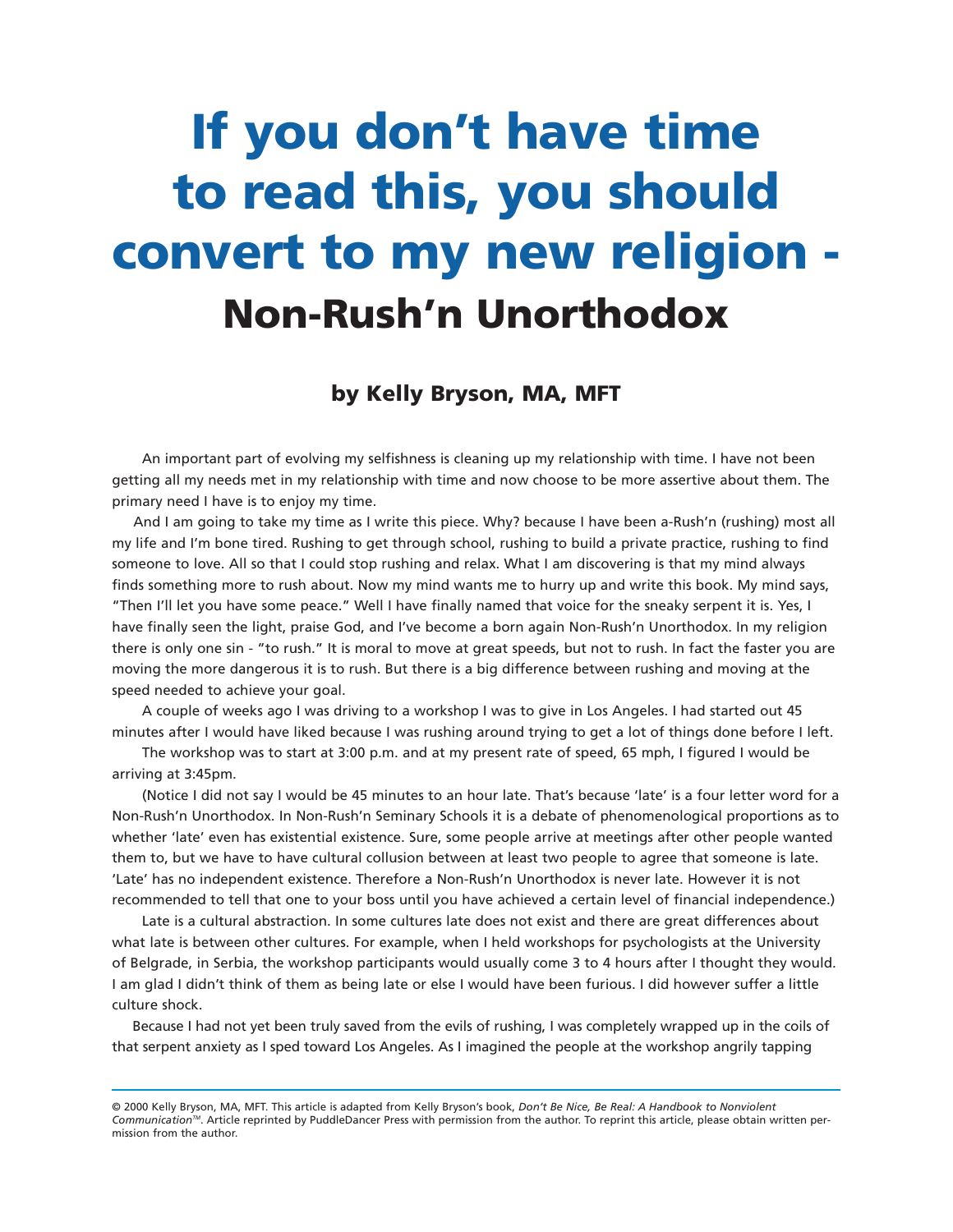

their feet and looking at there watches, I felt the sickening serge of adrenaline rise in my stomach as my foot would lunge forward on the gas. Then I would look up into the rearview mirror and hallucinate someone's roof top luggage rack into a police car's blue flashing light and quickly back off the accelerator. I was caught between the braking effect of the fear of getting yet another speeding ticket and the accelerating effect of the anxiety of being late.

Just then an enchanting song came on the radio and for just a moment I lost track of the two pendulums of peril I was caught between. Peace pierced through my anxiety and pardoned me from my purgatory. (I am starting to irritate myself with my idiotic alliterations.)

As soon as the song ended I noticed the pull of my thoughts, out the window of my car, down Interstate-5 and into the room of angry waiting workshop participants. The familiar feeling of anxious doom rose it's ugly head as I visualized them walking out of the room in disgust. As soon as I returned my mind's eye to the trees on the side of the road, the shiny red truck in the next lane and to my present thoughts about how interesting this all is, I could feel the well of anxiety recede. Wow, if I could just keep my thoughts and visualizing inside the car, I'd feel a lot better. Moving through space in a car is like traveling through time. To the degree I could keep my attention on things I could presently have control over, things that were inside the car, the radio, air conditioning, my thoughts, I felt peaceful. As my mind tried to cross bridges it had not yet come to and do it's suffering ahead of time, I felt miserable. Could old Ram Dass have been right with all that "Be Here Now" stuff?

This was the beginning of my conversion. I saw the uselessness and pain of projecting myself into the future. But what about planning and preparing for the future, you say. I want to make a distinction between anxietyprovoking, catastrophic-thinking related to rushing and other more productive kinds of thinking I might call planning, preparing or analyzing a problem. For example I factored in the flow of traffic, weighed the risk of getting a speeding ticket, estimated how much earlier I would get there if I drove 70 instead of 65. Then I preformed what felt like a powerful act of self care. I moved my cruise control from 65 to 70. Some of you may say, now wait a minute aren't you starting to rush now? No I am not. Rushing is a state of consciousness not a particular external action. I can walk at my top speed and not be rushing and I can walk at half my top speed and be totally caught up in the raging ravages of the river of rushing.

(Rivers, by the way do not rush! And I happen to know they resent the accusation. Sure, sure some rivers move faster than others, some are a lot older than others. But do not project your own anthropomorphic anxiety onto some young, enthusiastic roaring river's passionate plunge. )

The great learning theorist, Piaget, says that all learning is a series of key differentiations. Planning for and doing acts of preparation is different than beating the worry drums, worry, worry...worry, worry... about the future, hoping to keep the evil spirits of misfortune away. Worrying is an abandonment of oneself. Converting anxiety into actions to address the future is being a good parent to oneself. Here's a traveling tip from Triple A. "One Antidote for Anxiety is Action"

Stephen Covey talks about being addicted to anxiety and urgency. He says there are true emergencies like when a fireman goes to a fire. One reason people become firemen is for the excitement and the sense of importance and purpose. Then, there is getting all caught up in the everyday rat race fueled by fears of having enough and surviving. Perhaps our longing for this sense of purpose and importance keeps us creating urgencies. After all, if you are rushing around doing urgent things, don't you look and feel more important?

Which reminds me of the old joke about the illiterate backwoodsman who came to his urologists office for his vasectomy operation dressed in a tuxedo. The doctor asked, "Why are you all dressed up?" He said, "Well if I am going to be impotent I want to look impotent."

If I have a cell phone, pager, voice mail, web site, palm top, lap top and email that means my time is sought after and therefore I am valuable. Maybe if I rush around fast enough I can stay ahead of that Edgar Allen Poe ghost voice that says "You're wasting your time, you're not getting ahead, you are going to die with great weeping and wailing and gnashing of teeth because you blew it!" What a nightmare! No, No, No, stop it all! Wake up!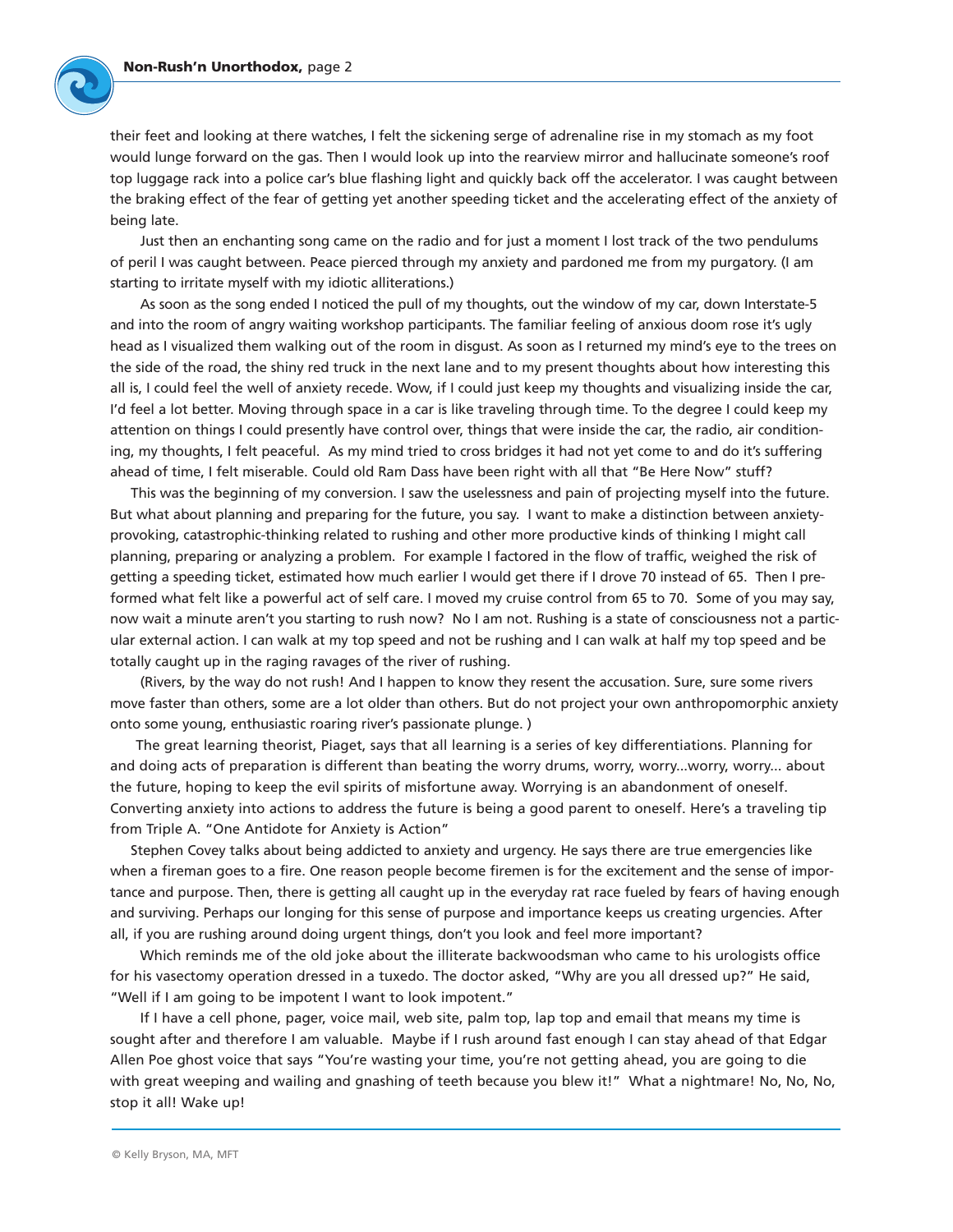

See the light and become a Non-Rush'n. Convert from a F.E.A.R. (**F**antasizing **E**xperiences **A**ppearing **R**eal) based attitude of hustling for food, to a self caring based on tending the garden of your life

One way to start is to put your serenity first and refuse to rush. As I said before this does not preclude you moving as fast as you need to get to places at the time you want to. It does require you to focus on being gentle with yourself, trusting that there is enough time, and giving time to what is really important like prioritizing, planning, preparing, prevention and care of the soul.

"But what about when you really do need to hurry, like when you are late for an appointment?" you ask. Believe it or not you still have real choices available to you. You could, for example, follow my example. Recently I was running late for an appointment with my editor and started to panic. You know that feeling where you look at the clock and realize that even if you are able to break the land speed record, you will still be at least ten minutes late, that is if the parachute on your car opens so you don't overshoot your target. I sometimes have that paralyzed octopus amputee feeling, where I have eight things I need to do first, and in perfect prioritized order, but I only have two arms left. Most of my brain cells were busy processing catastrophic contingencies, like what if my editor gets insulted and fires me, or worse, she keeps me but decides to take it out on me over ten years by sabotaging my writing, etc., etc. In this state of near brain death, I was not very surprised when I locked my car keys in my office, in my hurry to get out the door.

I am sure you have your own similar story to tell. Everybody agrees that haste makes waste. But then why is rushing still so popular? I think it is because it appears to pay. It looks like you really do get to work a few minutes earlier than you would have, and that your boss is 3% less angry than she would have been. But what if you could get the same payoff at lower cost. What if you could walk into your workplace with an aura of peace and presence that would inspire connection instead of criticism. Because unexpressed fear and anxiety comes across as aggression, it often provokes attack. So when you walk into your office filled with anxiety caused by rushing around you are not only more vulnerable to criticism you are more likely to get it. It's kind of like when a dog smells fear in someone and is inspired to bite them.

Oprah Winfrey asked Scott Peck, "How do you find the time to do all that you do? You are a bestselling author of several books, the director of the Foundation for Community Encouragement, lecturer, therapist, and husband. How do you do it?" Scott says, "I spend a lot of time each day doing nothing." And Archbishop Desmund Tutu, said "I have so much I want to do today I better spend another hour in prayer." How appropriate that he was awarded the Nobel Peace Prize.

When I'm rushing, I've outrun my soul. Like those cartoons where the character gets scared and takes off running so fast he leaves his shoes (soles and all) behind. So one of the first important steps to becoming a Non-Rush'n Orthodox is to repent and feel the sorrow of your sins. How sad that you and I have lived in so much fear all our lives. Always running like the scared rabbit in *Alice in Wonderland:* "I'm late, I'm late, for a very important date!" How sad that we haven't noticed the cost that our addiction to urgency has on our lives. What a cost to our creativity, productivity and efficiency! How sad that I didn't take the time to take in what my Pennsylvania Dutch friends told me many years ago, "The hurrieder you go, the behinder you get."

Then once we are in touch with the painful cost of rushing we are ready to receive the first (and only) commandment in the Non-Rush'n Unorthodox Religion:

#### **I. Thou shalt not rush.**

But be careful not to skip over the repenting part Because it takes allot of grieving To be open to receiving.

Receiving what? The Kingly luxury of realizing that there is never a need to rush. You never saw Yul Brenner, the King of Siam, rush. No, he took big, slow steps across the stage as he pondered life and love's deepest complexities, etc, etc, etc. No the world waited on him!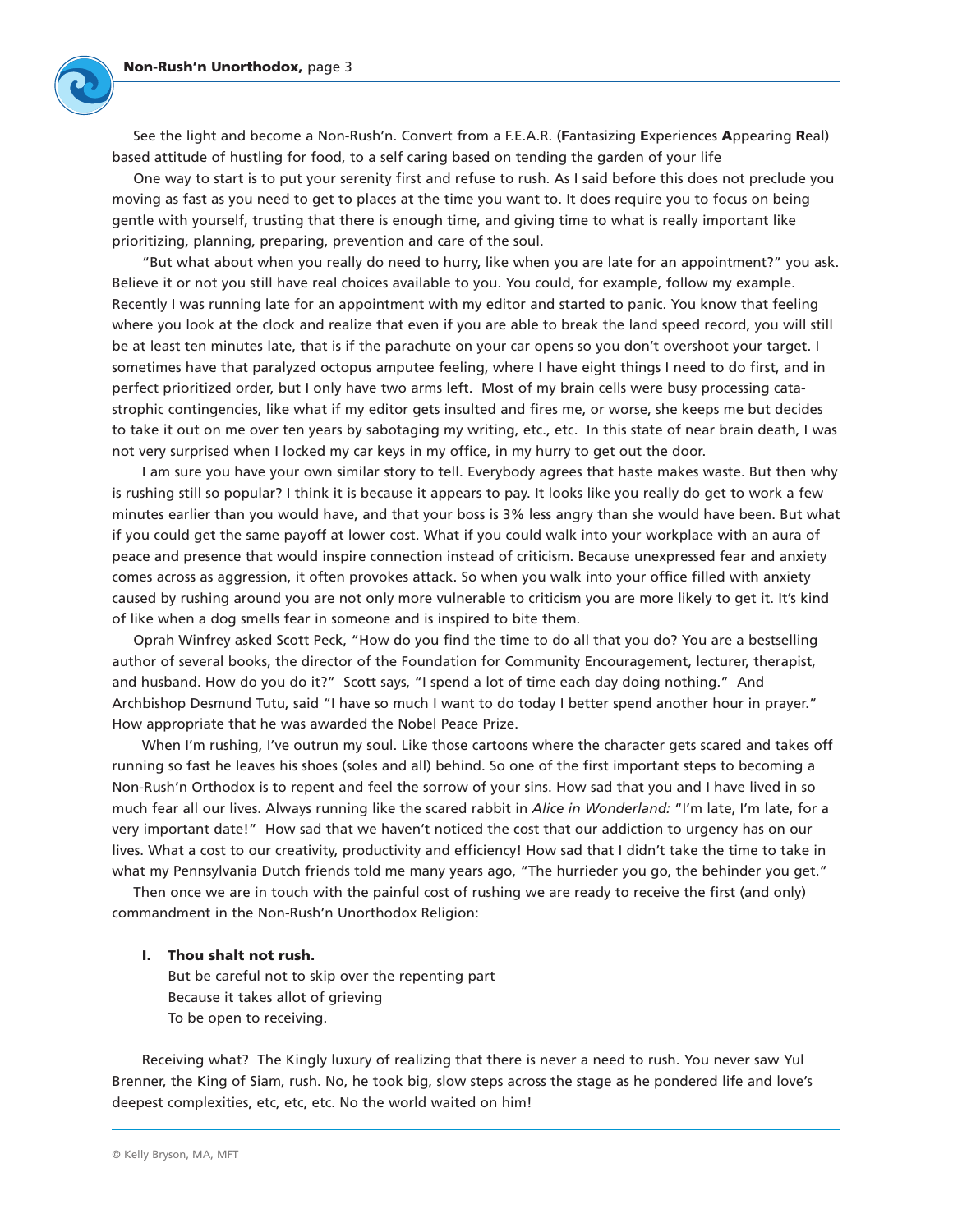And to be a Non-Rush'n devotee, each time you catch yourself rushing you will want to design your own reminder. When I am walking somewhere or just puttering around the house and I notice that queasy anxiety in my shoulders that lets me know I am starting to rush I stop and sing myself two bars from the song that goes:

> I like being aware that there's nothing to achieve. Life's a gift I have only to receive. By Ruth Bebemeyer

> > The rest of the song is worth writing too:

And I want to stay in touch with life's sweet flow, And spread loving waves where ever I go. I want everything I say or do, To bring strength, warmth, and light to you.

# **Some final thoughts:**

I am thinking about doing some evangelical outreach for my new religion and perhaps target some very important particular sinners like Mario Andretti of NASCAR racing fame. I am not even sure that he rushes (just because you are driving 175 miles per hour doesn't necessarily mean you are rushing) but it would be great publicity for my new religion.

I really hate to label people, much less invent new labels, but this was too tempting: You might be a Rush-neck if:

- 1. You are leaning forward when you are driving as if to get your nose across the finish line in case of a photo finish.
- 2. You multi-multitask, i.e., talk on your cell phone, while you are driving with cruise control set at 80 so you can steer with one knee, roll your foot on Dr. Scholl's foot massager, eat a fast food taco, comb your hair, brush your teeth, listen to a self help tape, work your thigh master, dry your nails out the car window, wink at the guy in the red Beemer passing you, while thinking about whether you should buy that time share in Utah.
- 3. You were subpoenaed to testify as part of the Tailgate investigation.
- 4. Skimmed any part of my writing.
- 5. You are only willing to engage in threeplay, or twoplay before sex.
- 6. You take more than 13 shortcuts to work

Take the time. Take the time. You're neither fast nor slow. Take the time. Take the time. Because it's yours you know.

What's the worry? What's the hurry? You're missing the moment now. Just slow down. Look around. Trust is the way and how.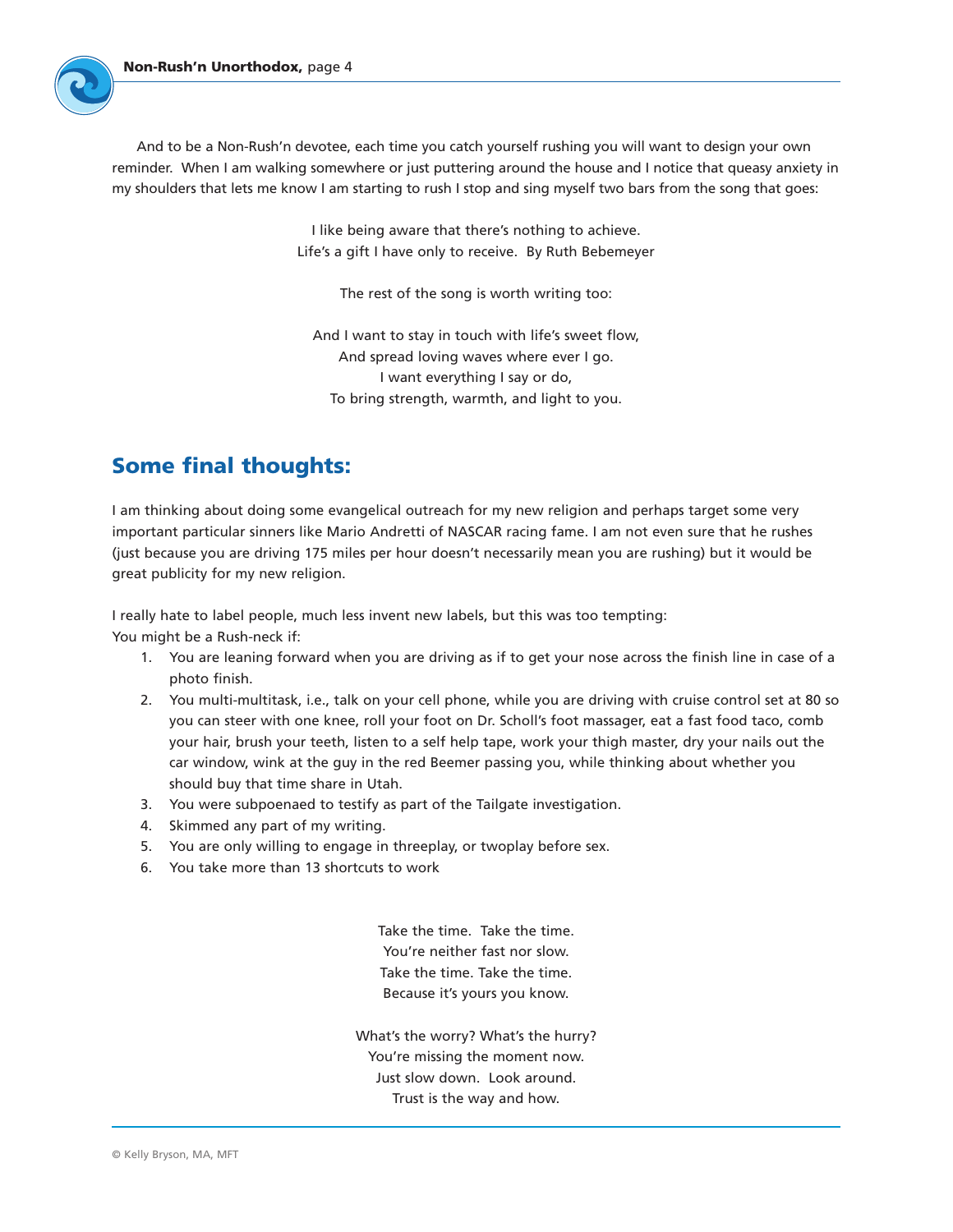

Don't pedal faster, 'cause what you're after It's in the scenery, that's all around. Just slow down. It's waiting to take you in.

I want to change my goal from getting there To enjoying myself every where. Long the way, it's a play 'Bout how to engage each day.

It's a cosmic joke this thing called ambition. To engage myself is my new mission.

I want to know what the sparrow knows. Doesn't worry 'bout food or clothes. He just accepts what he is given. Doesn't care to make a liven. And keeps singing out his sweet song. 'Bout engaging life all day long.

> Take the time. Take the time. You're neither fast nor slow. Take the time. Take the time. Because it's yours you know.

> > **- by Kelly Bryson**

All life must become puttering. Just say "No" to self-inflicted deadlines or expectations about how much I'm supposed to get done. "No" to scarcity of time. When I'm caught up in the expectation that I need to be getting more done, I need to get less done and take the time to find me again. Now, let's see where did I put me? There I am, in the closet behind all my fears that say "If you don't live up to these imaginary expectations I'm going to beat you up bad." Come on out of there and start living by the motto, "Me first and only."

## **Getting caught in a game of Rushin' Roulette"**

- 1. Yesterday you were caught in rush hour traffic so you didn't stop for gas. Today your going to be late for work if you stop for gas and desperately late if you don't stop for gas and run out.
- 2. I was late and in a hurry to get to a presentation on "Finding inner peace" when I turned the corner too sharp and blew a tire. I arrived much later and in a totally frazzled state of mind.